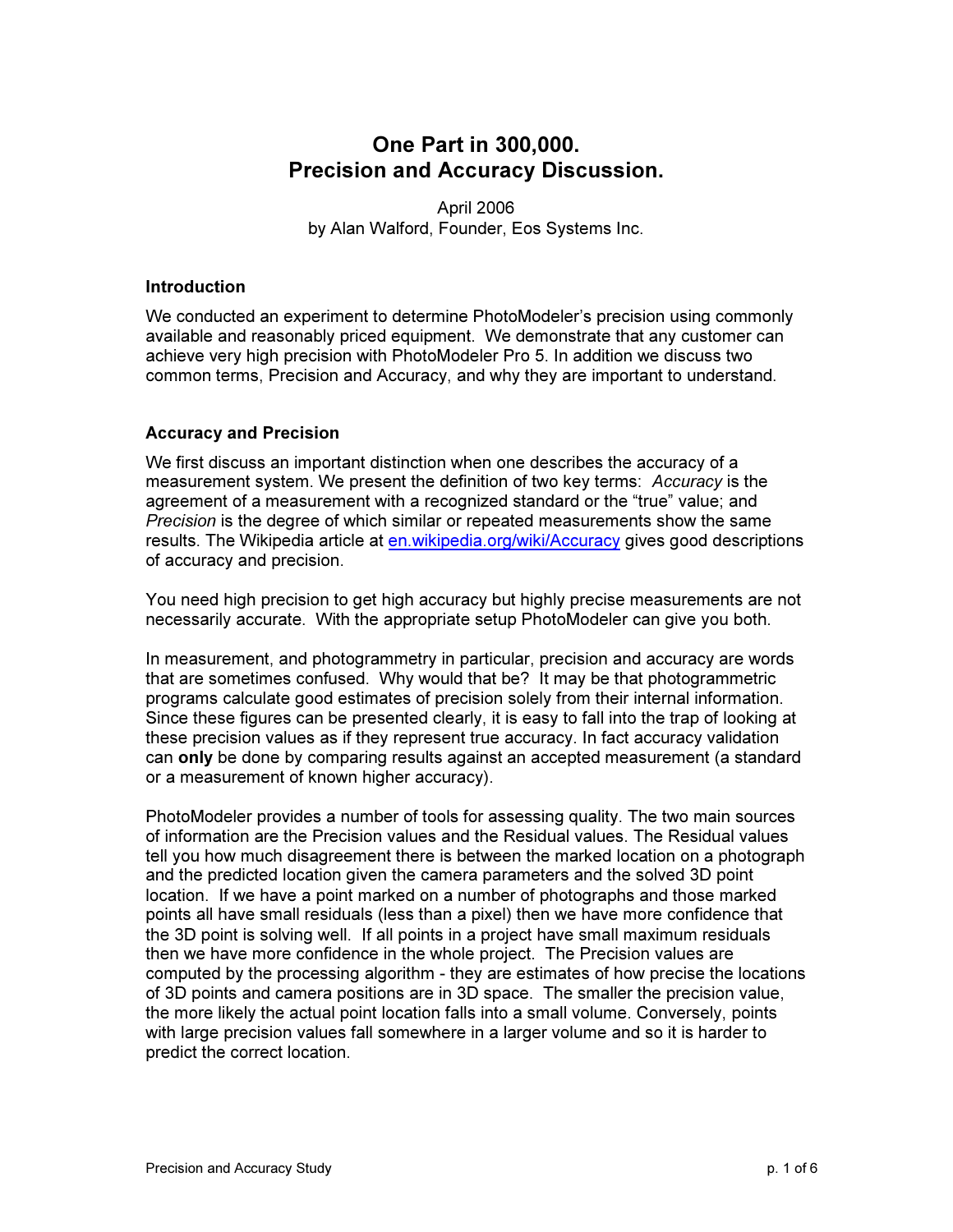The Precision values in PhotoModeler and other photogrammetric packages are estimates computed from the geometry of the project. PhotoModeler shows these values at 'one-sigma' for each axis. One-sigma is the 68% probability threshold. For example, if a 3D point has an X coordinate of 320.0mm and an X precision value of 0.2mm this means there is a 68% probability that the X coordinate lies between 319.8mm and 320.2mm.

These precision predictions are based on internal project information and do not tell us how the point or its coordinate relate to any external or "true" value.

## The Experiment

The experiment was completed with a grid of target dots that was approximately 1.5m by 1.5m square. The target dots were laser-print black on a white background and 1cm in diameter. The camera used was a Canon Rebel XT with an 8 megapixel sensor and 20mm Canon fixed lens. All targets were marked automatically with PhotoModeler's sub-pixel circular-target marker and no manual intervention. The processing included field calibration (where the adjustment algorithm includes the camera parameters in the solution to fine tune them for a particular project).

The following figure shows the study project in PhotoModeler's 3D Viewer: the grid of 3D points and the 12 camera stations as four groups of three. Note the 90 degree rolled rotations of some camera stations which assist with field calibration:

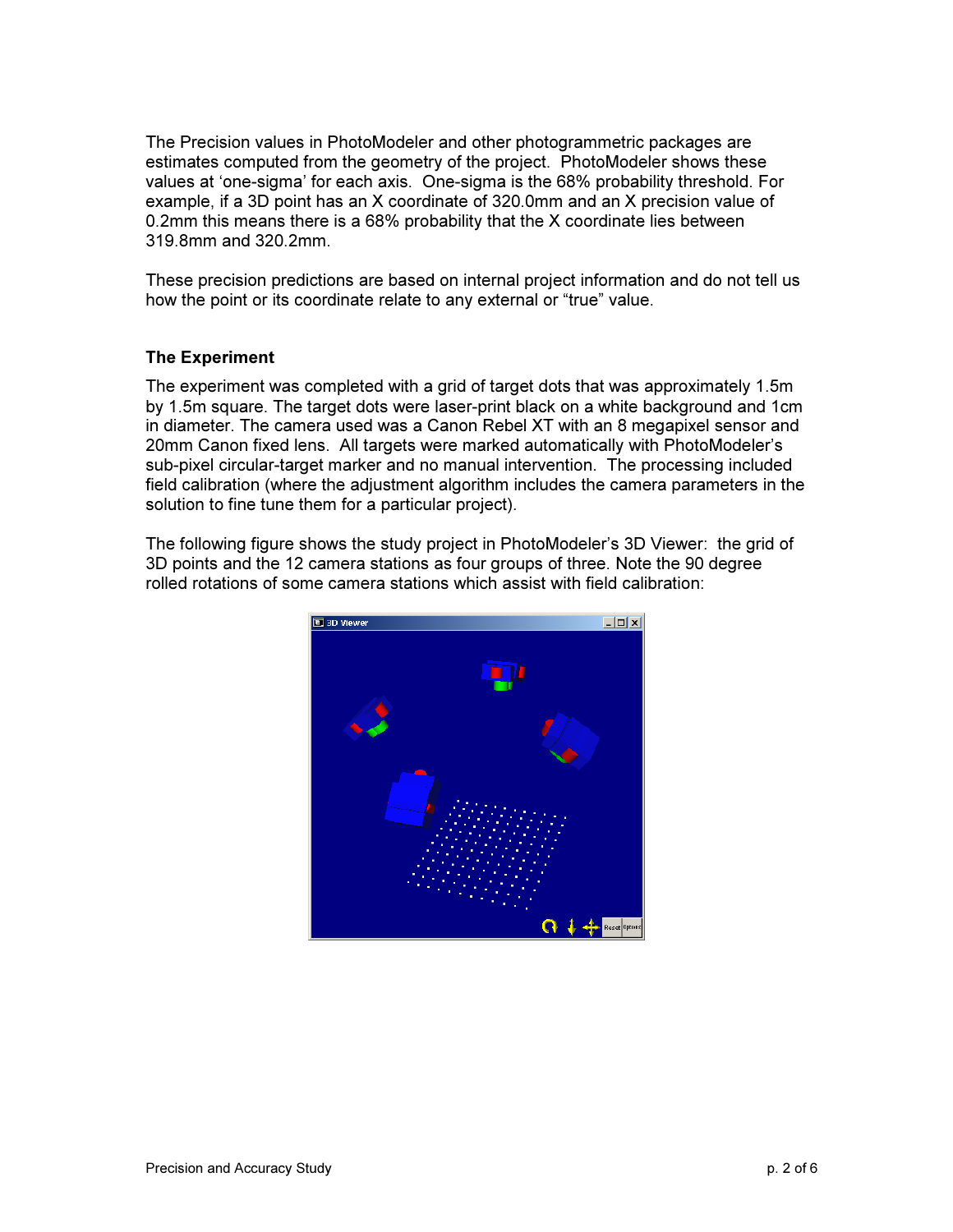# The Results

The following table shows the resulting Precision values over all target points:

| <b>RMS Precision</b> | 4.1 x 10 $^{-6}$     | $4.0 \times 10^{-6}$ | $6.6 \times 10^{-6}$ |
|----------------------|----------------------|----------------------|----------------------|
| $(1-sigma)$ [meters] |                      |                      |                      |
| Max. Precision       | $8.5 \times 10^{-6}$ | $7.5 \times 10^{-6}$ | $1.0 \times 10^{-5}$ |
| [meters]             |                      |                      |                      |

The RMS Precision values are the root-mean-squared precisions over all points for that coordinate. The Max. Precision values are the maximums over all points for that coordinate.

The grid is 2.22m in its largest dimension (the diagonal) and so the 1 part in N precision values are:

| <b>RMS Precision</b><br>(1-sigma) | 1 in 540,000   1 in 550,000 | 1 in $335,000$ |
|-----------------------------------|-----------------------------|----------------|
| Max. Precision                    | 1 in 260,000   1 in 298,000 | 1 in 213,000   |

We often use these '1 in N' type numbers in photogrammetry to denote precision and accuracy because photogrammetry is for the most part not dependent on scale. Hence the smaller the object, the smaller the precision value is in absolute terms. For example, using a similar setup to this experiment but a different size grid you would find the X coordinate precision to be 0.2 ten-thousandths of a inch for a one foot object or one thousandth of an inch for a 50 foot object.

Why are the Z precision values worse than X and Y precisions? This discrepancy shows us another reason why studying precision values can be useful. We are modeling a flat grid where all the camera stations are above the grid and pointing down and so PhotoModeler cannot determine the height of the targets to the same degree of precision as the position on the plane. If there had been more 'spread' in the height of the camera stations (which may not be physically possible) the Z precisions would have been smaller.

The following screen shot shows the Project Status Report from PhotoModeler for this project. You can see the reported summary of precision values: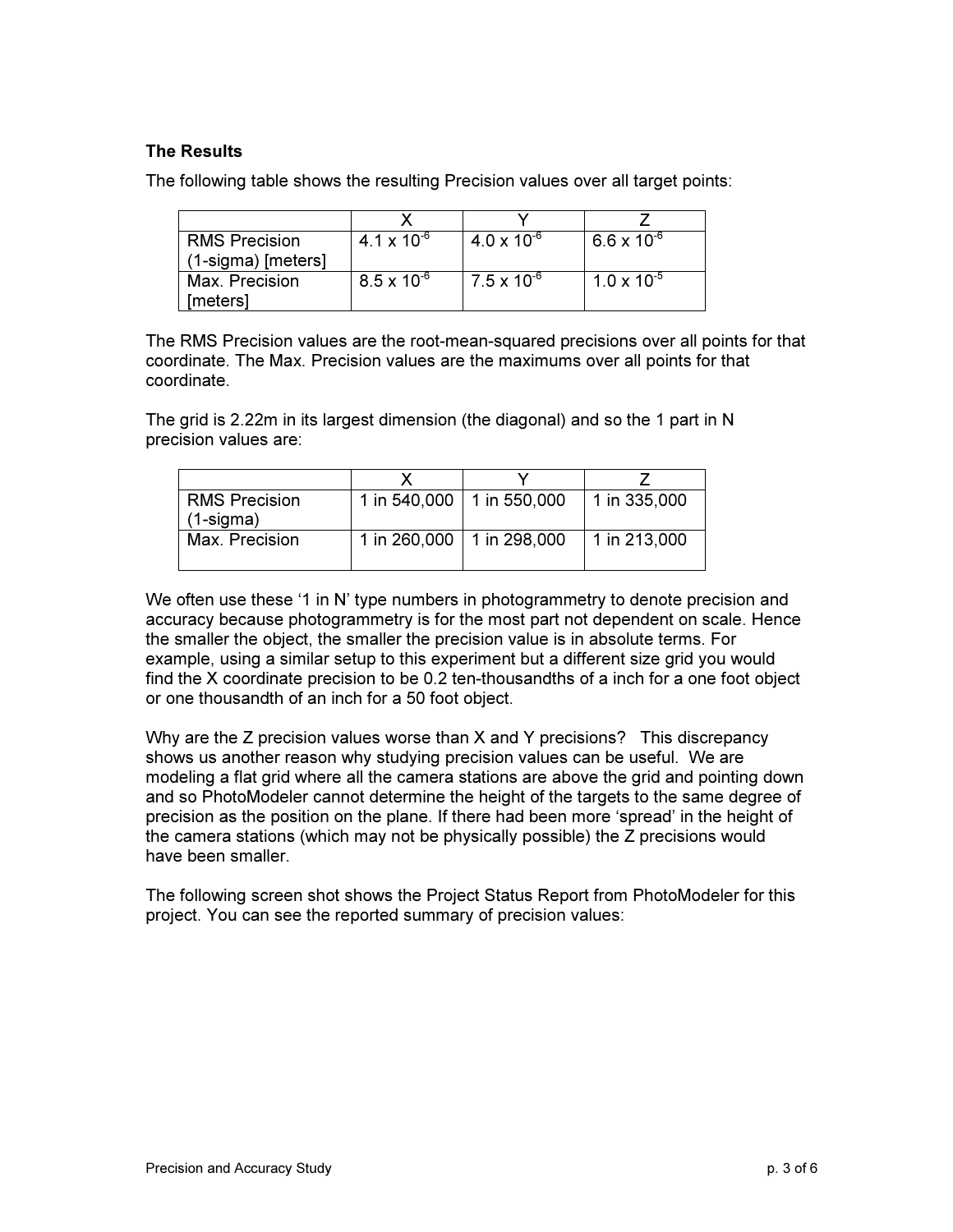| <b>:</b> Project Status Report |                                                                                                                                                                                                                                                                                        |                                                                                                                                                                                                                                                                                                                            |      |  |
|--------------------------------|----------------------------------------------------------------------------------------------------------------------------------------------------------------------------------------------------------------------------------------------------------------------------------------|----------------------------------------------------------------------------------------------------------------------------------------------------------------------------------------------------------------------------------------------------------------------------------------------------------------------------|------|--|
| ⊟…                             | Status Report Tree<br>├──Project Name: Overall.pmr<br>由------Problems and Suggestions ( )<br>⊡-----Information from most recent processing<br>⊟·······Quality<br>由……Photographs<br>中·······Cameras<br>由……Point Marking Residuals<br>由------Point Tightness<br>白·······Point Precisions | :-------Overall RMS Vector Length: 8.74e-006 m<br>⊡·······Maximum Vector Length: 1.51e-005 m.<br>国······Minimum Vector Length: 7.7e-006 m<br>i------Maximum X: 8.52e-006 m<br>└──Махіmum Ү: 7.45e-006 m<br>——Maximum Z: 1.04e-005 m<br>եաա Minimum X: 3.42e-006 m.<br>├── Minimum Y: 3.41e-006 m<br>Minimum Z: 5.96e-006 m |      |  |
|                                | Close                                                                                                                                                                                                                                                                                  | Write to text file                                                                                                                                                                                                                                                                                                         | Help |  |

Another way to look at the precisions is to sort them by size. The following graph shows the precisions in X, Y and Z in microns. It is clear that the Z values are not as precisely determined as the X and Y values.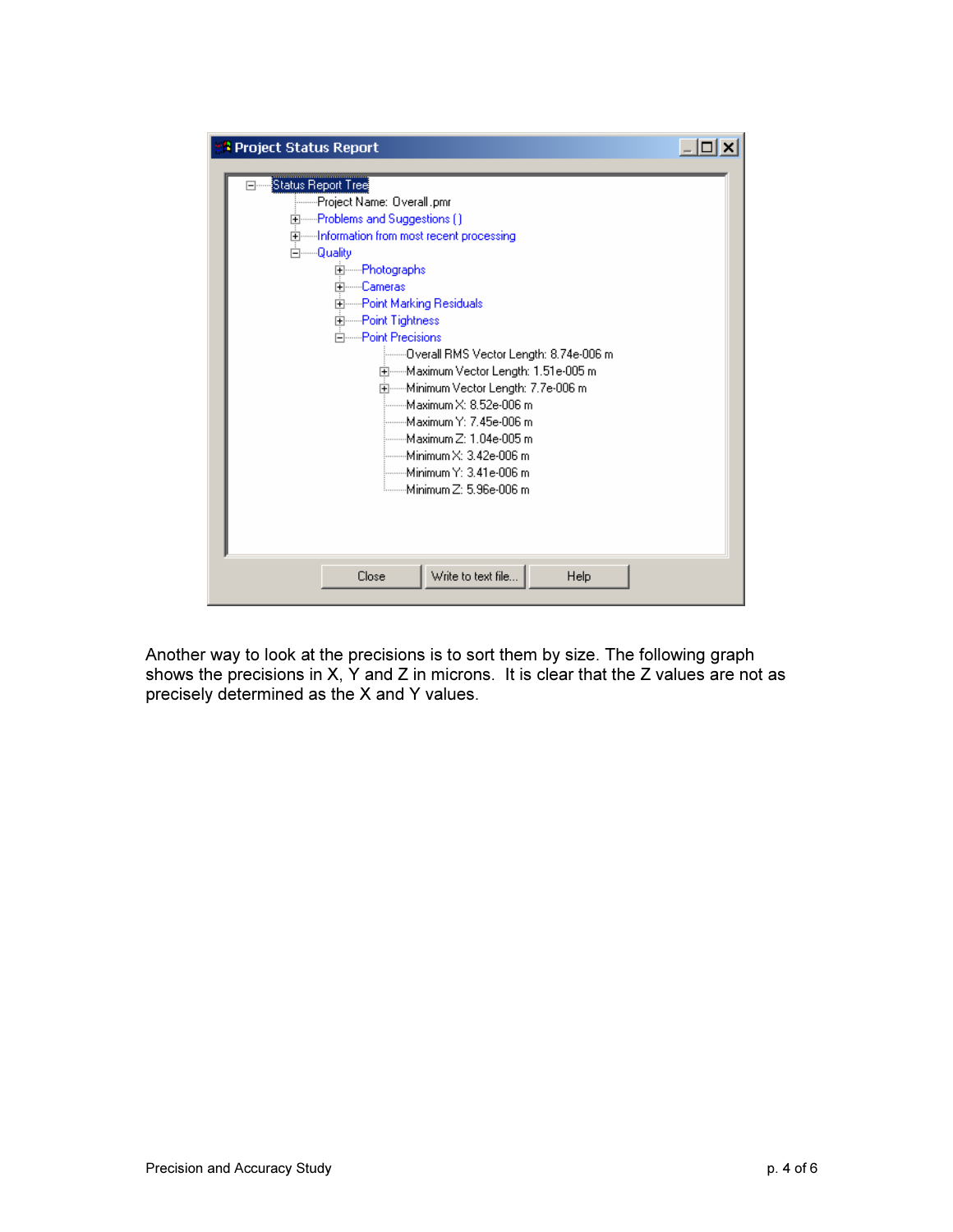

Using the Z values as our worst case we have a one-sigma RMS precision of 1 part in 335,000 and a maximum (worst case) precision of 1 part in 213,000.

Note that no filtering was done on the data to remove poor quality points and marks, as might be done in some projects and experiments.